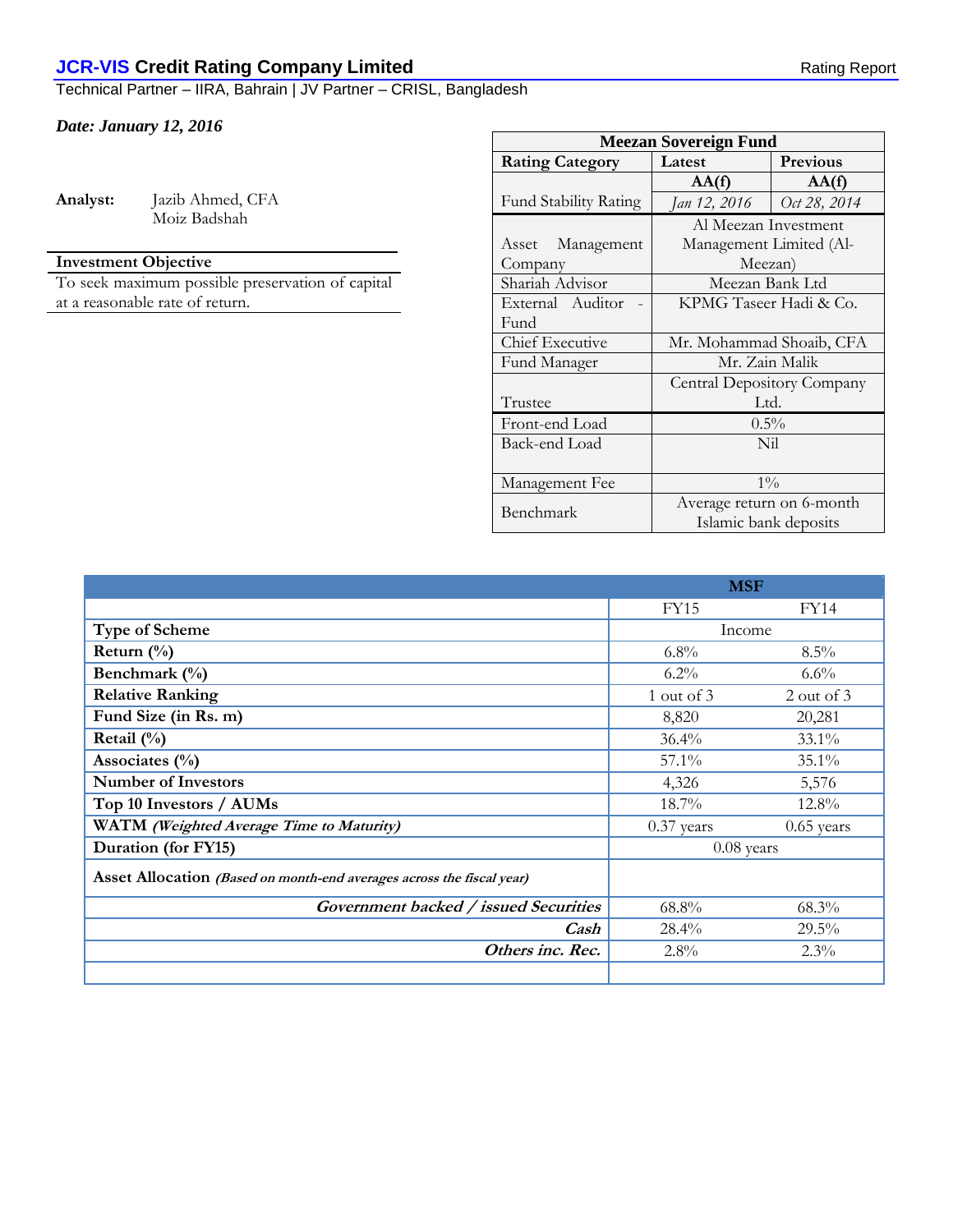#### **JCR-VIS Credit Rating Company Limited**

Technical Partner – IIRA, Bahrain | JV Partner – CRISL, Bangladesh



Meezan Sovereign Fund (MSF) is one of three Shari'ah compliant sovereign funds operating in the fixed income mutual funds segment. Performance of the fund is directly linked to returns offered by the government through Shari'ah compliant debt instruments. Over the course of FY15, MSF has experienced more than 50% drop in net assets.

The fund is required to maintain a minimum 70% of net assets in Shari'ah compliant Government of Pakistan (GoP) fixed income securities. Liquidity of the fund (for conversions and redemptions) is ensured by placing a minimum of 25% (maximum 30%) of net assets as cash or cash equivalents in Islamic banks; includes Shari'ah complaint instruments not having a maturity of more than 90 days. Due to the declining interest rate scenario and lack of availability in GoP debt instruments, resulting in higher prices and lower yield on investments, investors have redirected funds from MSF to more beneficial equity based funds. Net assets have decreased to Rs. 8.8b at end-FY15 (FY14: Rs. 20.3b) and further reduced to Rs. 7.03b by end-3MFY16. Reduction has come from both retail and associated investors.

Investments in GoP Fixed Income securities includes government guaranteed / backed securities; in the case where security rating is 'AAA', entity rating shall be ignored. Average investments GoP backed / issued securities amounted to  $68.8\%$  for FY15 (FY14:  $68.3\%$ ), on the lower side due to lack of availability of such instruments. The remaining major portion has been placed as cash in 'AA' rated banks or above. Credit risk emanating from the portfolio is considered minimal.

WATM (Weighted Average Time to Maturity) of MSF is capped at 4 years. The same was reported as 0.37 years at June'15 (June'14: 0.65 years). GoP fixed income instruments are pegged to the market benchmark rates and re-priced periodically. This reduces the portfolios sensitivity to changes in the same benchmark rates, as seen in duration which was reported as 0.08 years for FY15. The rate re-set frequency of GoP Ijarah Sukuk is set at 6 months.

Though Top 10 investor concentration is on the lower side of 18.7%, larger portion of investors in the fund include associated parties and institutional investors. Top 10 investors primarily comprise AMIM managed fund of funds schemes, with the same used to mitigate risk emanating from equity based investment. Due to the liquid nature of GoP issued / backed securities, the fund will be able to meet any redemption requirements in a timely manner.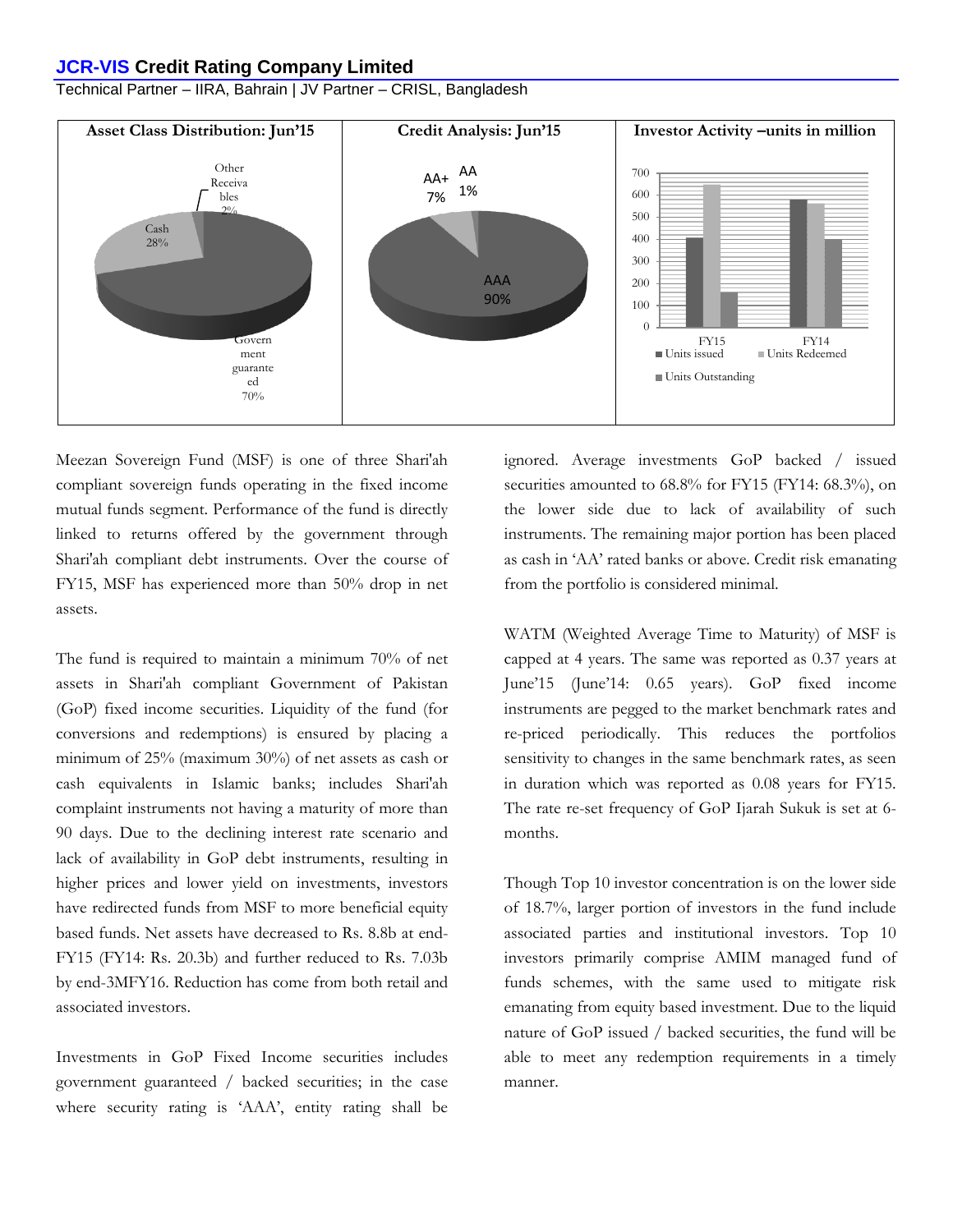### Technical Partner – IIRA, Bahrain | JV Partner – CRISL, Bangladesh

Return of the fund fell during FY15 in line with drop in benchmark rates and those of Islamic sovereign funds. Though the fund continues to outperform its benchmark, comparison to the same may not be best suited due to its composition (benchmark: average 6-month deposit rates of three Islamic banks).



Month-on-month returns of the fund depicted volatility due to declining discount rates and re-pricing of the fund. Returns during 2015 have followed a constant declining trend due to the assertion of the low discount rate scenario. Despite recent issue of GoP Ijarah Sukuk, prices in the same remain inflated due to limited supply LICR-VIS